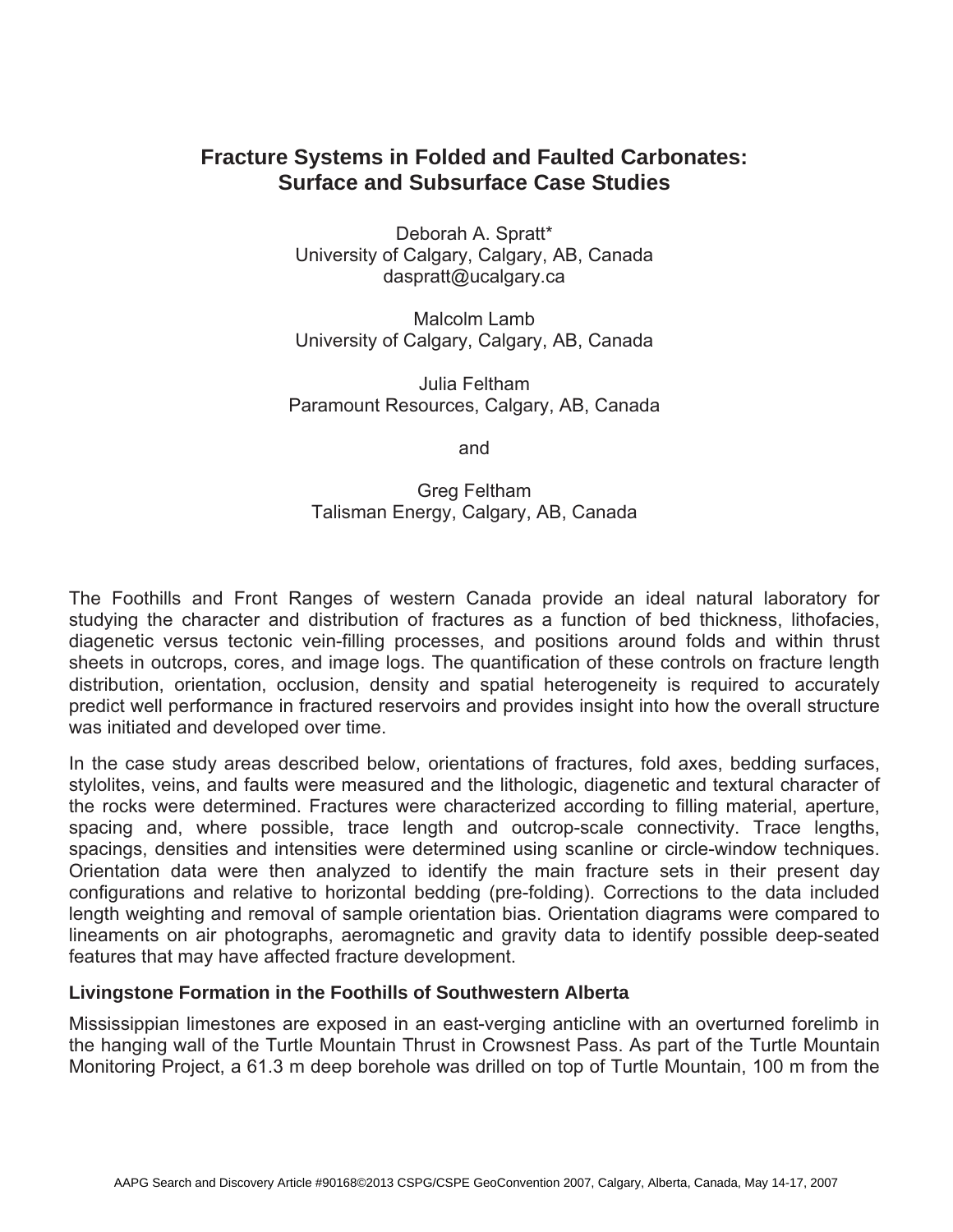Frank Slide surface, and digital televiewer images were acquired to determine the nature and orientation of discontinuities beneath the surface. The goal was to identify fractures that potentially connect to the large open cracks observed at surface and statistically analyze the fracture population to determine which orientations are most likely to be involved in future mass wasting events. In the process, it was also possible to distinguish sets related to folding and faulting, and sets that remain open due to gravitational effects or *in situ* stresses.

Bedding was consistently oriented over the logged interval, with a mean dip direction and dip of 294°/37°, indicating that the borehole intersected only the west-dipping limb of the Turtle Mountain Anticline.

Several large open fractures with apertures of more than 1 cm are seen in the image logs and are potentially long enough (Vermilye and Scholz, 1995) to connect to fractures observed at the surface. The most frequent dip directions of the major fractures are to the northeast (toward the Frank Slide surface) and east, and most of the dips are steeper than 60°. One major fracture dips WNW, subparallel to bedding; another dips south along the ridge. 151 other fracture surfaces, with apertures <1 cm (commonly ≤1 mm), were also identified and measured in the image logs. Their orientations are more variable, but the larger sample size provides more statistically valid results. The three most frequently encountered orientations dip WNW (subparallel to bedding), ESE and ENE.

As the 40.5 m long borehole logs sampled only a limited portion of Turtle Mountain, the results were compared to surface data to determine that they are representative of a wider area than the borehole itself. Comparing the surface data to the borehole data indicates that the three most frequent orientations in both datasets are the NW-dipping steeper-than-bedding set, the set dipping steeply NE toward the Frank Slide surface, and the set that dips ~30°SE. The two main differences between the plots are: a) the lack of vertical beds measured in the borehole due to the low probability of intersecting surfaces sub-parallel to the borehole, and b) fewer azimuths represented in the surface data, which may be due to human bias, the tendancy to look for patterns and sets rather than measuring every orientation.

Fractures and cracks measured in outcrops on Turtle Mountain include Stearns' (1967) Type 1 and Type 2 extension and shear fractures, but several additional sets are observed. The variety is likely due to Turtle Mountain's position in the middle of the Crowsnest Deflection where surface structures trend N-S to the north and NW-SE to the south of the deflection, within the Vulcan Low on the aeromagnetic map of basement, and in an area of uncompensated topography on the isostatic residual gravity anomaly map. Type 1 dextral shears and Type 2 extension fractures are the most abundant, and there are significant numbers of fractures perpendicular to the local fold axis (*ac* fractures) and others sub-parallel to local bedding.

## **Turner Valley Formation in the Central Foothills of Alberta**

Four main fracture sets oriented NE-SW, NW-SE, N-S and E-W are observed in outcrops and subsurface cores and image logs of Mississippian dolostones in the Foothills of central Alberta near Nordegg. They are present in all parts of the fault-bend and fault-propagation folds studied: the backlimbs, crests and forelimbs. The NW-SE (Stearns' Type 2) set is best developed in steep forelimbs, but the most open and abundant fractures in all structures studied are approximately perpendicular to bedding and strike NE-SW (Stearns' Type 1 fractures). Cross-cutting relationships indicate that the N-S fracture set is the oldest, followed by the NE-SW and NW-SE sets that developed simultaneously and show several stages of fracturing; the E-W trend appears to be the youngest. At surface the Elkton Member of the Turner Valley Formation had the lowest